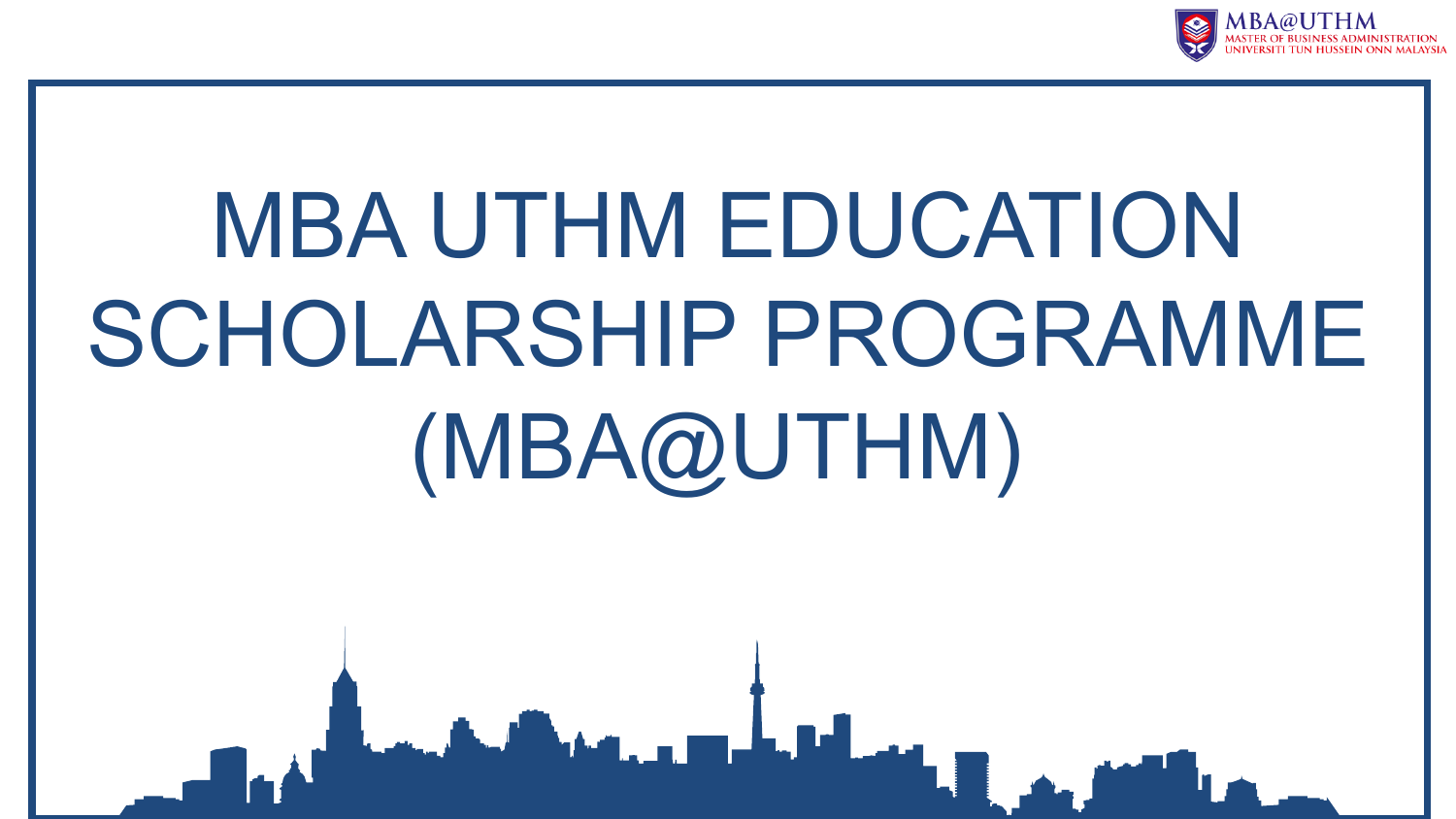

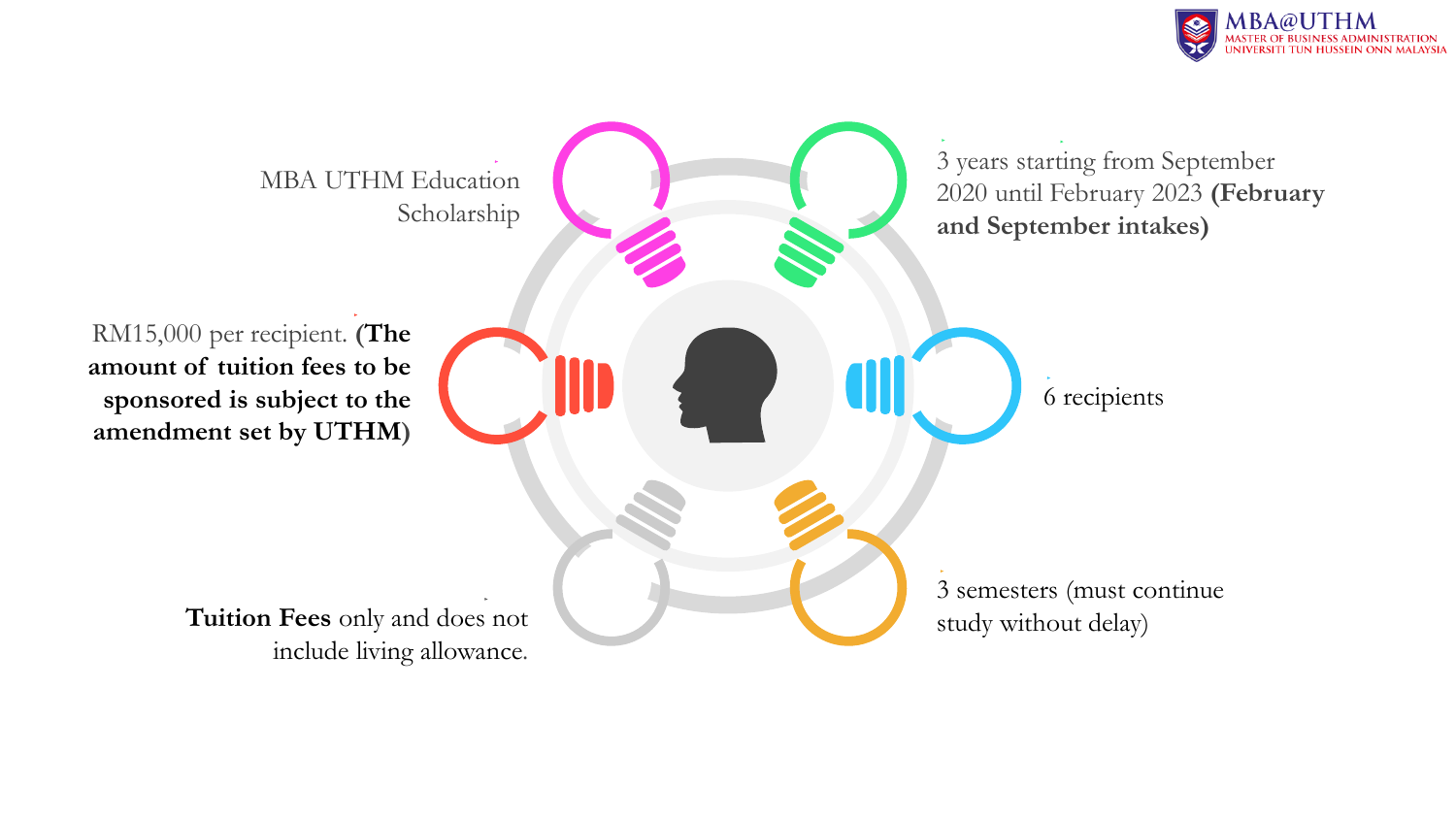



(new intake)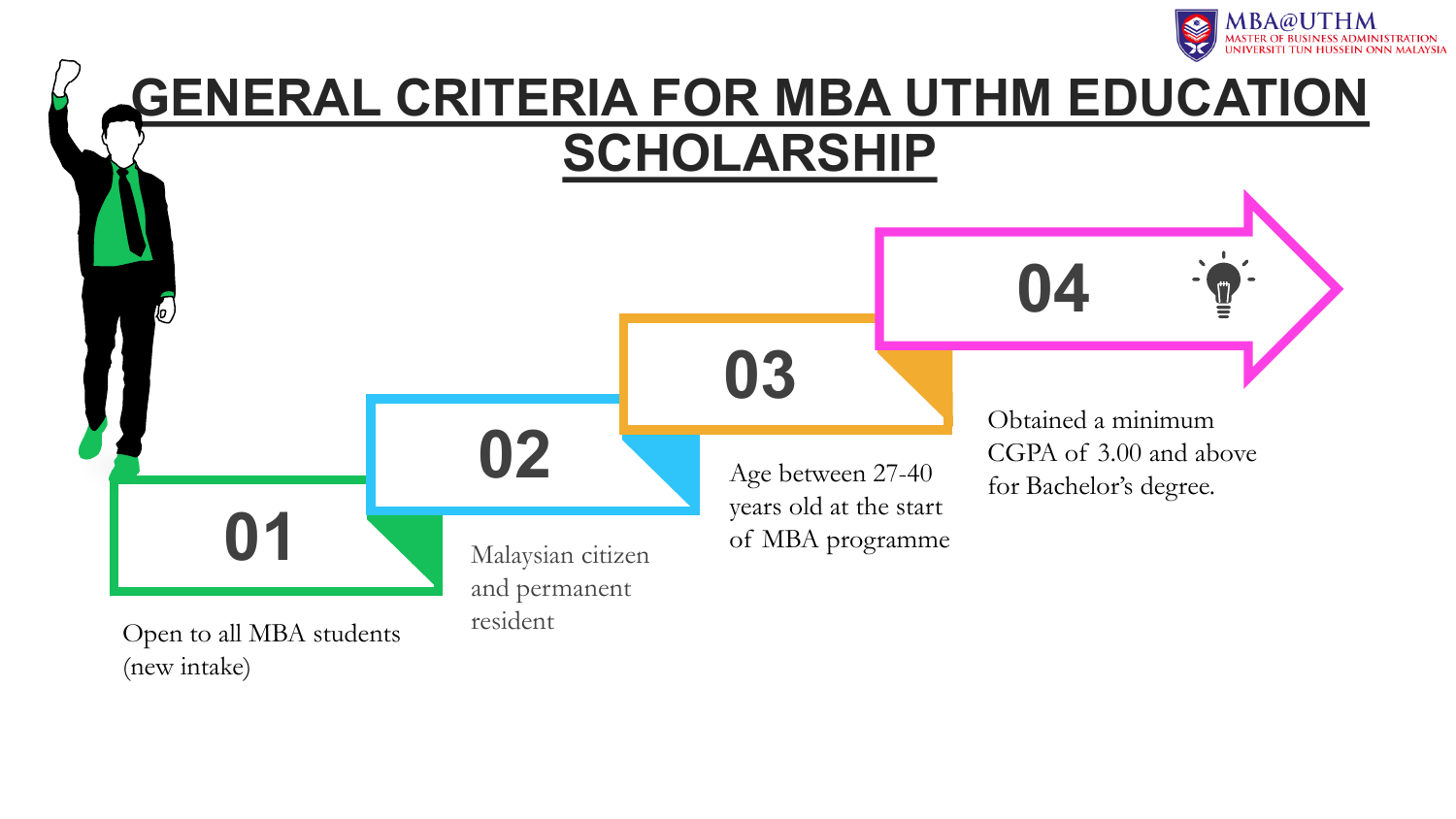



eligibility entry requirements as advertised

NGO/ trust fund.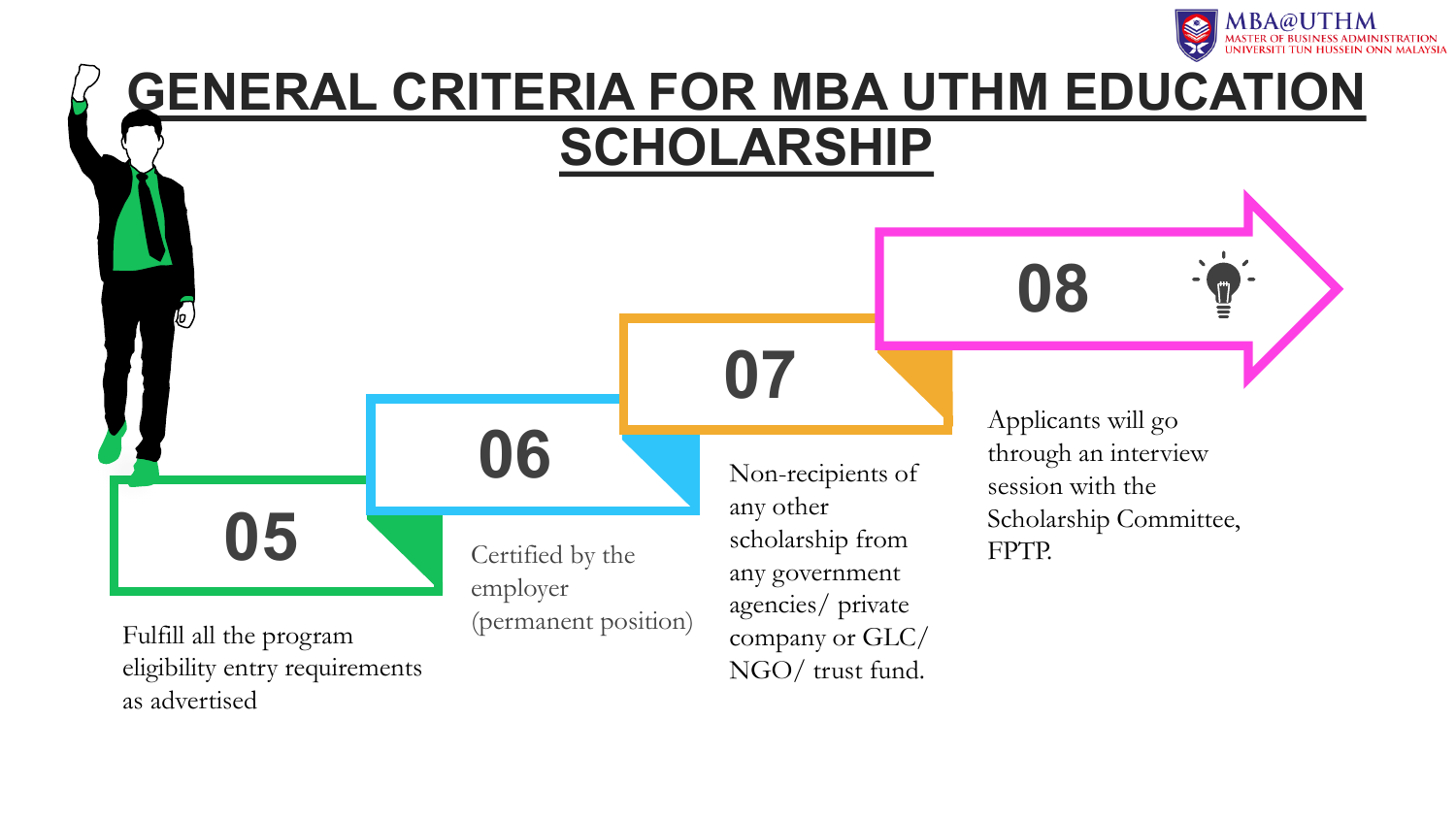## SPECIFIC CRITERIA:



Currently working and holding a permanent position with at least 3 years work experience or more at any multinational companies (MNC) or any local companies listed on Bursa Malaysia (Public Listed Companies) or any organizations that are deemed suitable. **1**



If the recipient of this scholarship have to relinquish or terminate his or her existing scholarship before the end of the scholarship sponsorship period, then the recipient is required to repay to the Faculty twice the amount of scholarship that has been awarded.